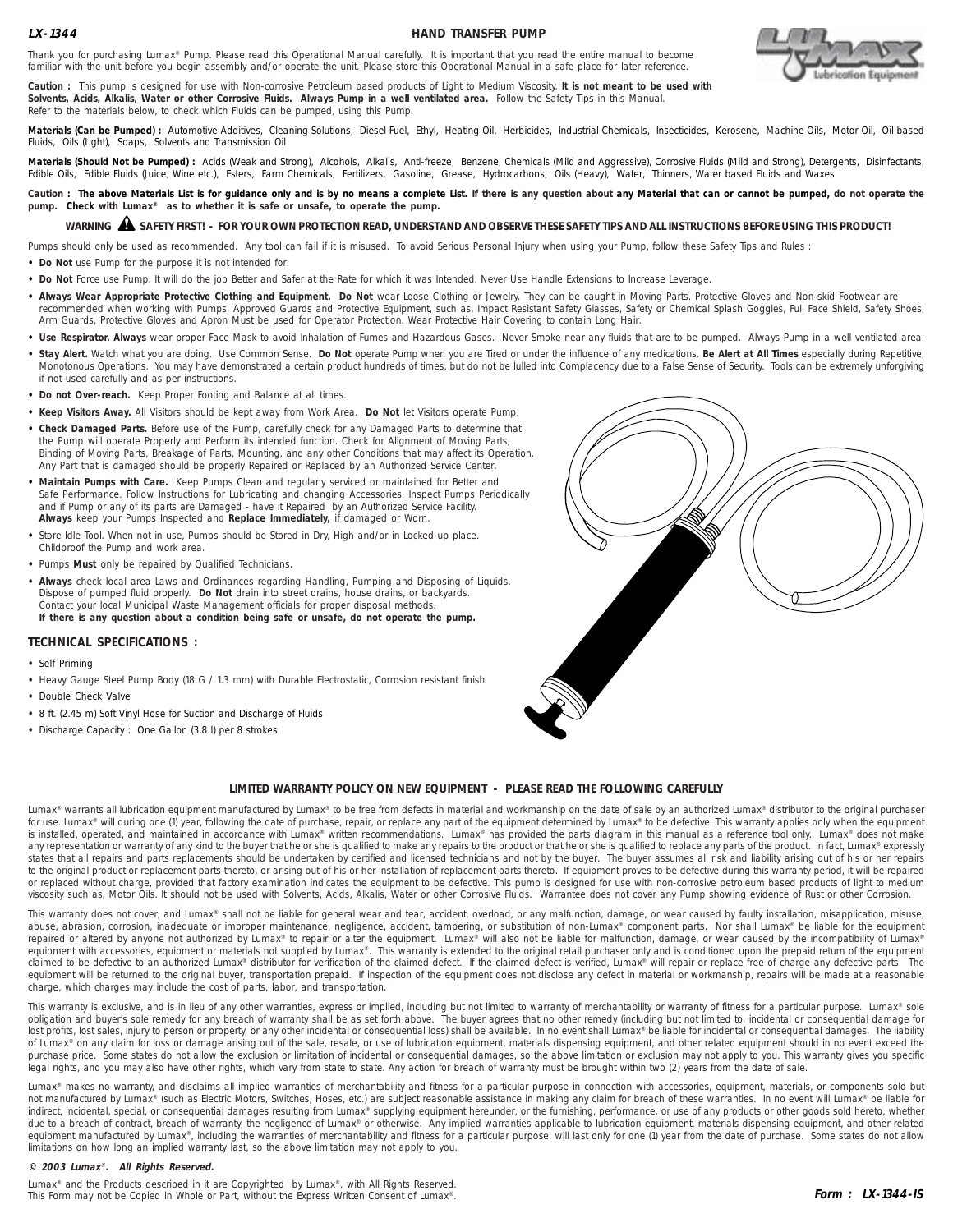## **LX-1344**

#### **BOMBA DE TRANSFERENCIA MANUAL**



Gracias por comprar la bomba Lumax ®. Sírvase leer cuidadosamente este Manual de Funcionamiento. Es importante que usted lea todo el manual para familiarizarse con la unidad antes de comenzar el ensamblaje y/o funcionar la unidad. Sírvase mantener este Manual de Funcionamiento en un lugar seguro para referencia futura.

**Precaución :** Esta bomba está diseñada para ser utilizada con productos no corrosivo a base de petróleo, de viscosidad ligera a medi. **No está diseñada para ser utilizada con solventes, ácidos, álcali, agua u otros fluidos corrosivos. Siempre bombee en un área bien ventilada.** Siga los tips de seguridad en este Manual). Refiérase a los siguientes materiales para verificar qué materiales pueden ser bombeados con esta bomba.

Materiales (pueden ser bombeados) : Aditivos para automóviles, Soluciones de limpieza, Fluido diesel, Etilos, Aceite para calentar, Herbicidas, Químicos industriales, Insecticidas, Querosén, Aceites para máquinas, Aceite de motor, Fluidos a base de aceites, Aceites (Ligeros), Jabones, Solventes y Aceite de transmisión

Materiales (no deberían ser bombeados) : Ácidos (débiles y fuertes), Alcoholes, Álcalis, Anticongelante, Benceno, Químicos (Suaves y Agresivos), Fluidos corrosivos (Suaves y Fuertes), Detergentes, Desinfectantes, Aceites comestibles, Fluidos comestibles (Jugos, vino, etc.), Éteres, Químicos agropecuarios, Fertilizantes, Gasolina, Grasa, Hidrocarbonos, Aceites (Pesados), Tiner, Agua, Fluidos a base de agua y Ceras.

**Precaución : La anterior lista de materiales es solo una guía y de ninguna manera es una lista completa. Si tuviese una pregunta sobre qué materials pueden ser bombeados o no, no funcione la bomba. Verifique con Lumax\* si el material es seguro para funcionar la bomba, o no.**

## **ADVERTENCIA ¡SEGURIDAD PRIMERO! ¡PARA SU PROPIA PROTECCIÓN: LEA, ENTIENDA Y SIGA ESTOS TIPS DE SEGURIDAD Y TODAS LAS INSTRUCCIONES ANTES DE UTILIZAR ESTE PRODUCTO!** !

Las bombas solamente deberían ser utilizadas según se recomienda. Si no es utilizada correctamente, cualquier herramienta puede fallar. Para evitar graves lesiones personales al utilizar su bomba, siga los siguientes tips y normas de seguridad:

- **No** utilice la Bomba para otro propósito.
- **No** forje la bomba. Funcionará mejor y más seguro a la velocidad para la cual fue diseñada. Nunca utilice extensiones de palanca para aumentar el brazo de la palanca.
- · Vista siempre el traje y el equipo protector apropiado. No vista ropa suelta o joyas. Éstas pueden ser atrapadas en las partes movibles. Los guantes protectores y calzado que no resbale son recomendables cuando trabaje con bombas. Protectores adecuados y equipo de protección tales como anteojos de seguridad resistentes a los impactos, anteojos protectores contra salpicaduras químicas o de seguridad, pantalla completa para la cara, zapatos de seguridad, protectores para brazos, guantes protectores y delantal deben ser utilizados para la protección del operador. Utilice una cubierta protectora para el cabello, para cubrir el cabello largo.
- · Use Respirador. Siempre use la mascara facial adecuada para evitar la inhalación de vapores y gases peligrosos. Nunca fume cerca de cualquier fluido que deba ser bombeado. Bombee siempre en un área bien ventilada.
- **Manténgase alerta.** Vigile siempre lo que hace. Utilice el sentido común. **No** funcione la bomba cuando usted esté cansado o bajo la influencia de algún medicamento. **Manténgase alerta en todo momento** especialmente durante operaciones repetitivas y monótonas. Usted puede haber demostrado un producto varios cientos de veces, sin embargo, no se confíe demasiado debido a un falso sentido de seguridad. Si no se utilizan cuidadosamente y según las instrucciones, las herramientas pueden ser extremadamente implacables.
- **No se estire.** Mantenga el equilibrio y el balance adecuado en todo momento.
- **Mantenga a los visitantes alejados.** Todos los visitantes deberán mantenerse lejos del área de trabajo. **No** deje que los visitantes funcionen la bomba.
- **Revise las piezas dañadas.** Antes de utilizar la bomba, revise cuidadosamente si hay alguna pieza dañada para determinar si la bomba funcionará correctamente y realizará su función. Revise la alineación de las piezas movibles, unión de las piezas movibles, ruptura de las piezas, montaje, y cualquier otra condición que pueda afectar su funcionamiento. Cualquier pieza que esté dañada deberá ser reparada o reemplazada adecuadamente por un Centro de Servicio autorizado.
- **Mantenga las bombas con cuidado.** Mantenga las bombas limpias y hágales servicio o mantenimiento regularmente para un mejor rendimiento y mas seguro. Siga las instrucciones para lubricación y cambiar los accesorios. Inspeccione las bombas periódicamente y si la bomba o cualquiera de sus piezas están dañadas: - haga que un Representante Autorizado de Servicio lo repare. Mantenga sus bombas inspeccionadas **siempre** y **reemplácela inmediatamente**, si se daña o se desgasta.
- **•** Almacene la herramienta cuando no este en uso. Las bombas deberían ser almacenadas en un lugar seco, en alto y/o cerrado. Mantenga la bomba y el área de trabajo fuera del alcance de los niños.
- **•** Las bombas **deben** ser reparadas solamente por Técnicos Calificados.
- · Revise siempre las leyes y ordenanzas locales relacionadas con el manejo, bombeo y disposición de los fluidos bombeados. Deseche los fluidos bombeados adecuadamente. No drene los fluidos en los drenajes de la calle, drenajes de la casa o patios traseros. Contacte a sus funcionarios municipales locales de desecho sobre los métodos adecuados de desecho. **Si tiene alguna pregunta sobre si es seguro funcionar la bomba o no, no funcione la bomba.**

## **ESPECIFICACIONES TÉCNICAS :**

**•** Auto primador

- **•** Grosor de pared del cuerpo de bomba de acero de calibre pesado con pared de (18 G / 1.3 mm) de grosor con acabado electroestático resistente para máxima protección contra la corrosión
- **•** Válvula de doble chequeo
- **•** Manguera suave de vinil de 8 pies (2.45 m) para succión y descarga de fluidos
- **•** Capacidad de descarga: Une Galón (3.8 l) por 8 golpes

#### **POLÍTICA DE GARANTÍA LIMITADA SOBRE EL NUEVO EQUIPO SÍRVASE LEER CUIDADOSAMENTE LO SIGUIENTE**

Lumax® garantiza que todo equipo de lubricación fabricado por Lumax® esté libre de defectos en cuanto a material y mano de obra a la fecha de la venta por parte de un distribuidor autorizado Lumax® al comprador original p el uso. Durante un (i) año, después de la fecha de compra, Lumax® reparará, o reemplazará cualquier pieza del equipo que Lumax® determine que está defectuosa. Esta garantía se aplica solamente cuando el equipo está instala operado y mantenido de conformidad con las recomendaciones escritas de Lumax®.

Lumax® ha suministrado el diagrama de piezas en este manual solamente como una herramienta de referencia. Lumax® no entrega ninguna representación o garantía de ningún tipo al comprador de que él o ella está calificado para realizar ninguna reparación al producto o que él o ella está calificado para reemplazar alguna pieza del producto. De hecho, Lumax® manifiesta expresamente que todas las reparaciones y piezas de reemplazo deberían ser realizados por técnicos certificados y licenciatarios y no por el comprador. El comprador asume todos los riesgos y responsabilidades que surjan de sus reparaciones hechas al producto original o a las piezas de reemplazo del mismo, o que surjan de la instalación de piezas de reemplazo al mismo. Si el equipo demuestra estar defectuoso durante este período de garantía, será reparado o reemplazado sin cargos, siempre que el examen de la fábrica indique que el equipo está defectuoso. Esta bomba está diseñada para ser utilizada con productos hechos a base de petróleo no corrosivo de viscosidad ligera a media tales como aceite de motores. No deberá ser utilizada con solventes, ácidos, álcalis, agua u otros fluidos corrosivos.

La garantía no cubre ninguna bomba que muestra signos de óxido o alguna ora corrosión. Esta garantía no cubre, y Lumax® no será responsable del desgaste general, accidentes, sobrecarga, o algún malfuncionamiento, daño o desgaste causado por una mala instalación, aplicación errada, maluso, abuso, abrasión corrosión, mantenimiento inadecuado, o impropio, negligencia, accidente, manipulación o sustitución de piezas componentes que no sean Lumax®. Lumax® tampoco será responsable del equipo reparado o alterado por alguien que no esté autorizado por Lumax® para reparar o alterar el equipo. Lumax® tampoco será responsable por el mal funcionamiento, daño, o desgaste causado por la incompatibilidad del equipo Lumax® con accesorios, equipo o materiales que no sean suministrados por Lumax®. Esta garantía sólo se extiende al comprador original al detal y está condicionada a la devolución prepagada del equipo considerado defectuoso a un distribuidor Lumax® autorizado para la verificación del defecto reclamado. Si se verifica el defecto reclamado, Lumax® reparará o hará el reemplazo sin costo alguno sobre las piezas defectuosas. El equipo será devuelto al comprador original con transporte prepagado. Si la inspección del equipo no revela ningún defecto en los materiales o mano de obra, las reparaciones serán hec a un precio razonable, cuyos cargos pueden incluir los costos de piezas, mano de obra y transporte.

Esta garantía es exclusiva, y es in lieu de cualquier otra garantía, expresa o implícita, incluyendo pero no limitada a la garantía de mercadeabilidad o garantía de aptitud para un fin específico. La única obligación de Lu el único remedio del comprador en caso de alguna violación de la garantía deberá ser como se establece arriba. El comprador acuerda que ningún otro remedio estará disponible (incluyendo pero no limitado al daño, incidental o a consecuencia de las ganancias perdidas, ventas perdidas, daños a la persona o a la propiedad, o cualquier pérdida incidental o consecuencia). Lumax® no será responsable en ningún momento por los daños incidentales o<br>co momento exceder el precio de compra. Algunos estados no permiten la exclusión o límite de daños incidentales o consencuenciales, por lo que la limitación anterior puede no aplicarse a usted. Esta garantía le otorga a usted derechos legales específicos, y usted también puede tener otros derechos, que pueden variar de estado a estado. Cualquier acción por la violación de la garantía deberá ser presentada dentro de los dos (2) años a partir de de la venta. Lumax® no otorga ninguna garantía y renuncia a todas las garantías implícitas sobre la mercadeabilidad y aptitud para un fin especifico en relación con los accesorios, equipos, materiales o componentes vendidos pero no fabricados por Lumax® (tales como motores eléctricos, interruptores, mangueras, etc.) están sujetos a la asistencia razonable para realizar cualquier reclamo por el incumplimiento de estas garantías. Lumax® no sera responsible en ningún caso por los daños indirectos, incidentales, especiales o consecuenciales resultantes del suministro de parte de Lumax® del equipo bajo el presente, o el suministro, rendimiento o uso de cualquier pro u otros bienes vendidos en el presente, sea debido a un incumplimiento del contrato, incumplimiento de la garantía, la negligencia de Lumax® o de otro modo.

Cualquier garantía implícita aplicable al equipo de lubricación, equipo dispensador de materiales, y otro equipo relacionado fabricado por Lumax®, incluyendo las garantías de mercadeabilidad y aptitud para un fin específic solamente durará un (1) año a partir de la fecha de compra. Algunos estados no permiten límites sobre la duración de una garantía implícita, por lo que el limite arriba expresado puede variar para usted.

**© 2003 Lumax** ®, **Todos los derechos reservados.** Lumax® y los productos descritos están registrados por Lumax® como propiedad literaria, con todos los derechos reservados. Este documento no puede ser copiado en todo o en parte sin el consentimiento expreso por escrito de Lumax®.